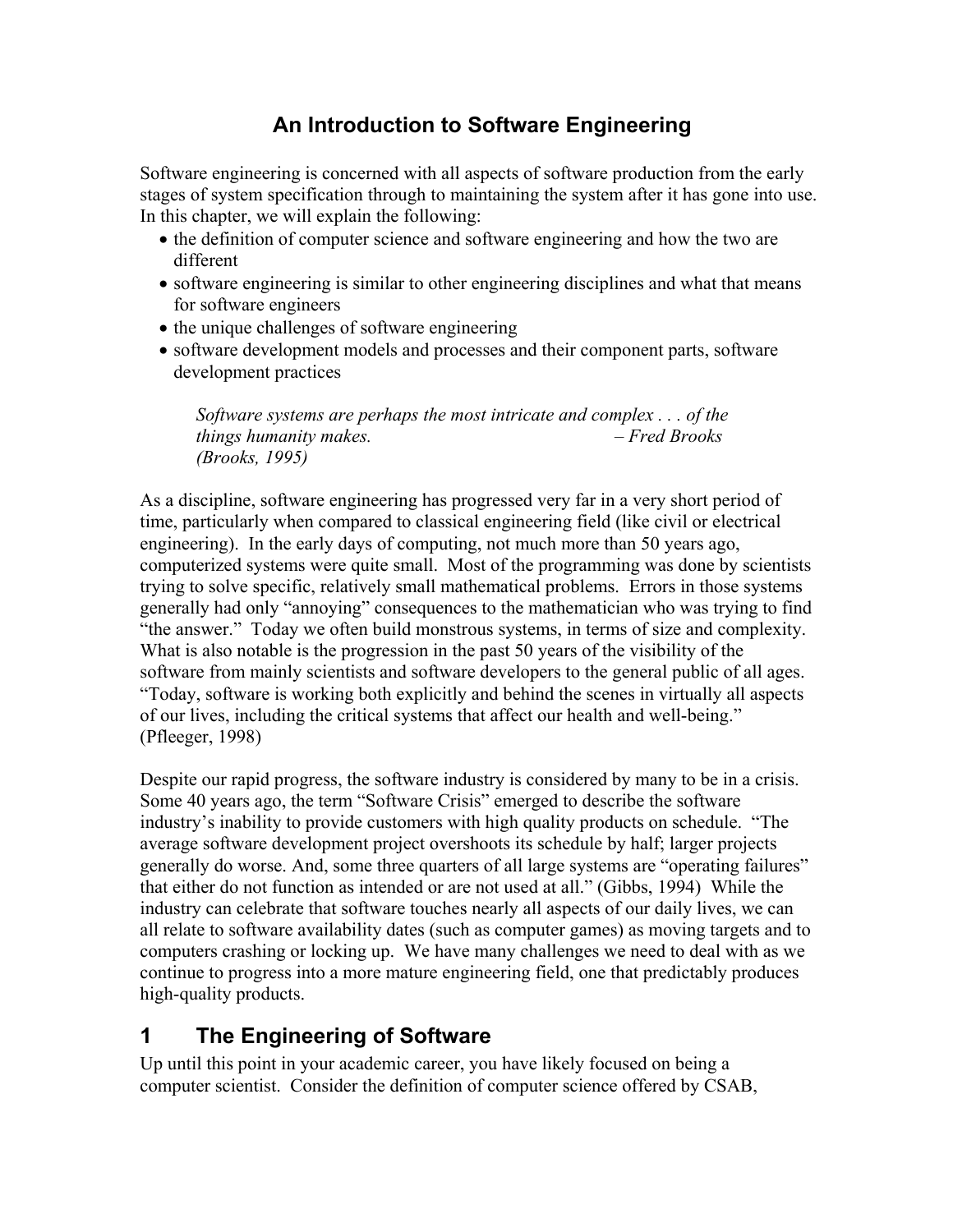the organization that accredits Computer Science programs in the United States (CSAB, 1997):

*Computer science* is a *discipline that involves the understanding and design of computers and computational processes. In its most general form it is concerned with the understanding of information transfer and transformation. Particular interest is placed on making processes efficient and endowing them with some form of intelligence.* 

It is likely that your main focus thus far has been to get the computer to do what you want it to do, as efficiently as possible. There are definitely other issues to consider. There are many, many definitions of the term engineering. One that we feel captures the essence has been proposed by Robert Baber (emphasis added) (Baber, 1997):

*. . . the systematic and regular application of scientific and mathematical knowledge to the design, construction, and operation of machines, systems, and so on of practical use and, hence, of economic value. Particular characteristic of engineers is that they take seriously their responsibility for correctness, suitability, and safety of the results of their efforts. In this regard they consider themselves to be responsible to their customer (including their employers where relevant), to the users of their machines and systems, and to the public at large.* 

Computer science is one of the disciplines that provide a theory basis for the profession of software engineering. (Some others are psychology, economics, and management.) There are two important issues beyond "getting the computer to do what you want, as efficiently as possible" when transitioning to software engineering. The issues underlined in the above definition of engineering are further discussed below:

- *Practical use, economic value.* Engineers need to produce products that customers actually want and are willing to pay real money for. These products need to help people do the things they need to do. Listening to the customer is of prime importance. Engineers also need to produce these products the customer wants as economically as possible. The best product in the world won't sell if it's too expensive. And, if we develop products using inappropriate practices and processes, our products will be too expensive. As engineers, we need to determine the content and build the best product value to our customers.
- *Responsibility for correctness, suitability, and safety.* Engineers are ethically obligated to ensure their programs are correct and suitable for their customers. In fact, there is a software engineering code of ethics (ACM/IEEE-CS Joint Task Force on Software Engineering, 1999) that we are responsible for adhering to. In some instances, our programs have safety critical implications, where people might die if a program has errors. In other cases, whole businesses could be at risk if a program is not correct. We are sure that you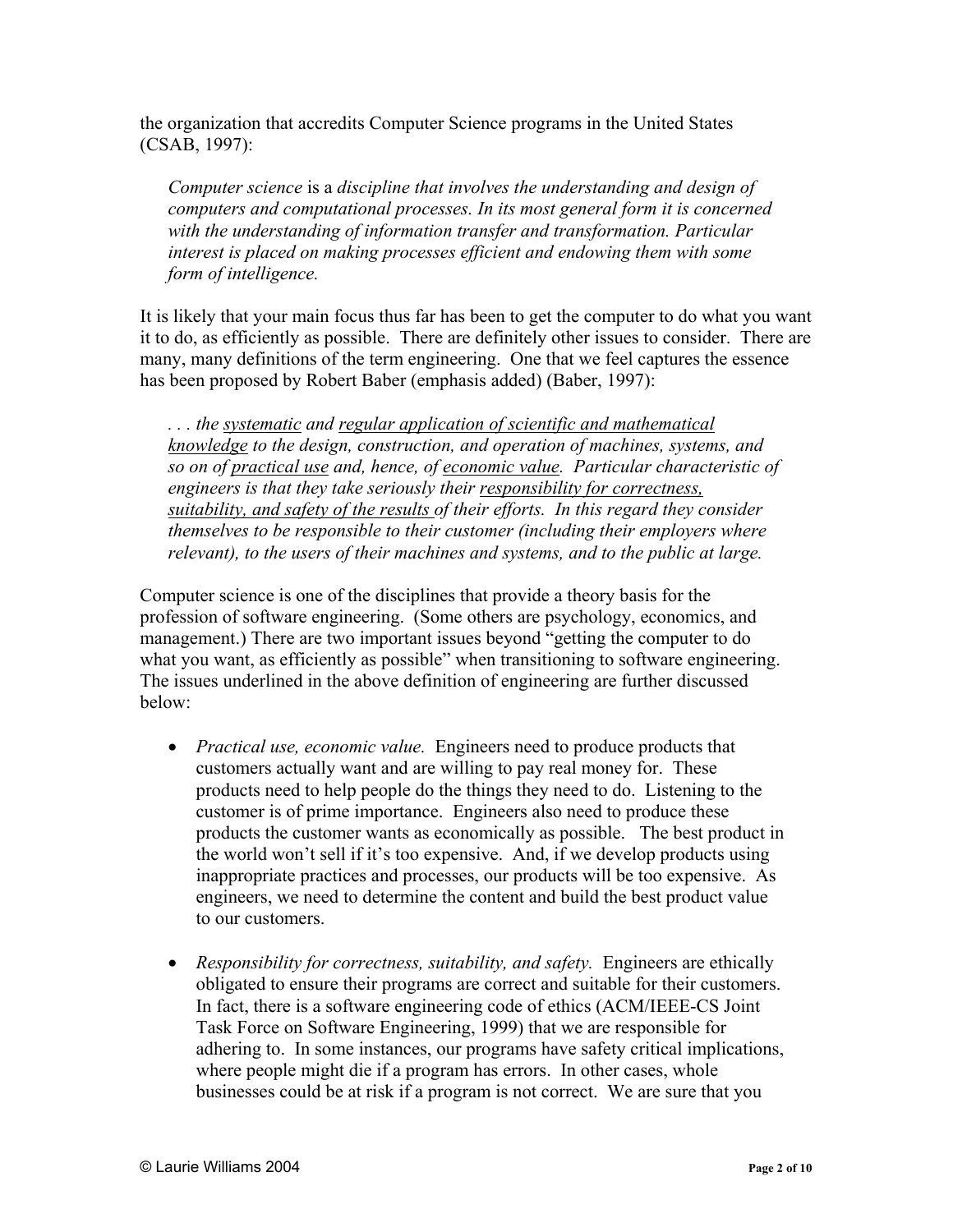have always tried to get your programs to be correct and suitable in the past. The new dimension now is that you must always consider your responsibility and obligation to your customer. The work you do could impact their safety, their business . . . and their well being!

• *Regular application of scientific and mathematical knowledge*. As was said, in our field we are just beginning to build such knowledge that is common in other engineering fields.

## **2 Software Development**

*Software engineering* is *the application of a systematic, disciplined, quantifiable approach to the development, operation, and maintenance of software; that is, the application of engineering to software* (IEEE, 1990). The "systematic, disciplined, quantifiable approach" is often termed a software process model (in the general sense) or a software development process (in the specific sense). Specific software development processes consist of a particular set of software development practices which are often performed by the software engineer in a predetermined order. Software development practices, models, and methodologies will be introduced in the next two subsections.

### **2.1 Software Development Practices**

Engineers adopt a systematic and organized approach to their work. As you learn software engineering, you should be exposed to many specific practices (or techniques) for developing software. By *software development practice* we refer to *a requirement employed to prescribe a disciplined, uniform approach to the software development process* (IEEE, 1990), in other words, a well-defined activity that contributes toward the satisfaction of the project goals; generally the output of one practice becomes the input of another practice. First, we provide one list of software development practices (but this list may vary depending upon the process and its associated terminology):

- Requirements engineering
- System analysis
- High-level design/architecture
- Low-level design
- Coding
- Integration
- Design and code reviews
- Testing
- Maintenance
- Project management
- Configuration management

Most disciplines come to recognize some practices as *best practices*. A *best practice* is a *practice that, through experience and research, has proven to reliably lead to a desired result and is considered to be prudent and advisable to do in a variety of contexts*. Over time, we accumulate information on whether new practices are good or not. This information might be just stories of people succeeding with the practice, generally called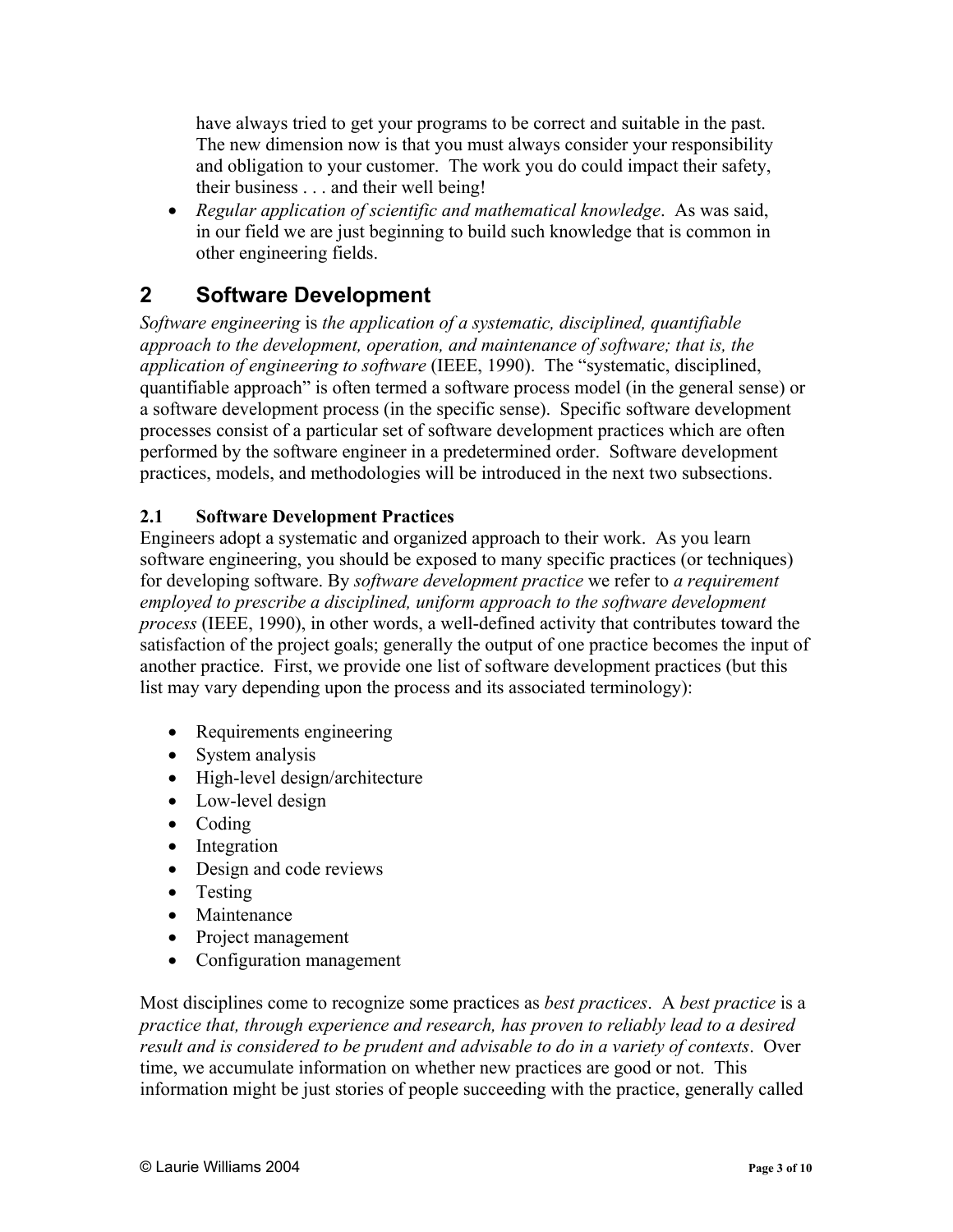anecdotal or qualitative evidence. Ideally, someone has done a controlled experiment that shows that a new practice is better than some other practice. This is called empirical or quantitative evidence. For example, before the damages of smoking were quantitatively assessed, there were physicians who recommended their patients not to smoke because there was some sort of evidence that the smoke was bad. Ultimately, structured empirical analysis backed up these physicians advice.

Those of you familiar with music will understand the concept of an etude. An etude is a musical composition written solely to improve technique. At the XP Universe conference in 2001, Kent Beck, the originator of Extreme Programming (XP) (Beck, 2000) likened learning software best practices to etudes in music. When he was learning to play a musical instrument, he was given etudes – short scores of music – to play over and over and over again. He said these short scores were not pleasing to the ear. The purpose of learning to play them was to really engrain in him how to play that kind of a combination of notes. Then later, when that sort of combination of notes appears in the midst of a larger beautiful composition, the notes will just flow off his fingers. Learning each etude was fairly painful, but the practice led to beautiful music.

So, how does this relate to software development? As you study software engineering, you will learn about many software development practices. You'll learn each individually, and (hopefully) you will "play" them over and over again. You will come to understand and appreciate when a certain practice is very rigorous and probably good for safety-critical software while a similar practice is not so painstaking and perhaps better for small projects. Engineering is all about selecting the most appropriate method for a set of circumstances – the right tool for the job. The goal is that when you are faced with a project, you will understand what types of practices are appropriate for that kind of project. You will then be able to include these practices into a suitable process just as an etude in incorporated into a classical score. Then, you will be making beautiful software!

### **2.2 Software Process Models and Methodologies**

In simplistic terms, if you string an appropriate set of specific software practices together and this set accomplishes all the fundamental activities listed in 3.1, you create a software development process. A *software development process* is t*he process by which user needs are translated into a software product. The process involves translating user needs into software requirements, transforming the software requirements into design, implementing the design in code, testing the code, and sometimes installing and checking out the software for operational use. Note: these activities might overlap or be performed iteratively.*

A software process model is a *simplified, abstracted description of a software development process*. The primary purpose of a software process model is to determine the order of stages involved in software development and to establish the transition criteria for progressing from one stage to the next (Boehm, May 1988). Because of the simplification, several software development methodologies may share one process model – the differentiation is in the details of the process itself. Software methodologists incorporate the general characteristics of software development **models** into specific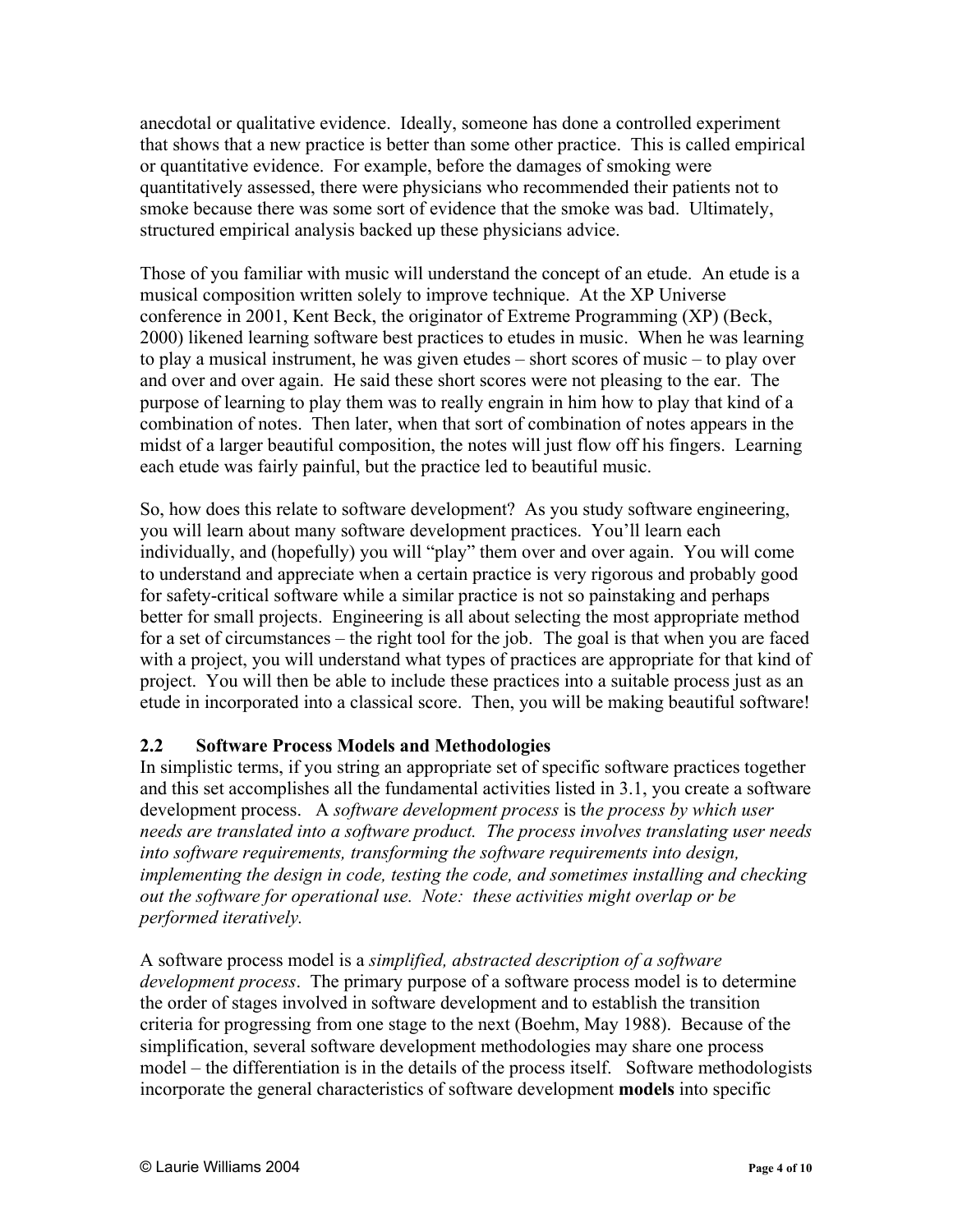software development **processes** that adhere to the spirit of these models. While software development models have general characteristics, such as "having strong documentation and traceability mandates across requirements, design and code" (Boehm and Turner, 2003), software development methodologies have *specific practices* that need to be followed, such as code inspection.

Of recent, process models have begun to be characterized as plan-driven or agile (Boehm, 2002). The *plan-driven models* have an implicit assumption that a good deal of information about requirements can be obtained up front and that information is fairly stable. As a result, creating a plan for the project to follow is advisable. A long-standing tenet of software engineering is that the longer a defect remains in a product, the more expensive it is to remove it. (Boehm, 1981; Humphrey, 1995) An overriding philosophy of plan-driven software models is that the cost of product development can be minimized by creating detailed plans and by constructing and inspecting architecture and design documents. As a result of these activities, there will be significant cost savings because defects will be removed or prevented. Plan-driven models can be summarized as "Do it right the first time." These models are very appropriate for projects in which there is not a great deal of requirements and/or technology changes anticipated throughout the development cycle. Plan-driven models are also considered more suitable for safety- and mission-critical systems because of their emphasis on defect prevention and elimination. (Boehm, 2002) Some examples of plan-driven methodologies are the Personal Software Process (Humphrey, 1995), the Rational Unified Process (Jacobson, Booch et al., 1999), and Cleanroom Software Engineering (Mills, Linger et al., 1987).

Alternately, *agile models* are considered to be better suited for projects in which a great deal of change is anticipated. (Boehm, 2002) Because of the inevitable change, creating a detailed plan would not be worthwhile because it will only change. Spending significant amounts of time creating and inspecting an architecture and detailed design for the whole project is similarly not advisable; it will only change as well. The methodologies of the agile model focus on spending a limited amount of time on planning and requirements gathering early in the process and much more time planning and gathering requirements for small iterations throughout the entire lifecycle of the project. Some examples of agile methodologies are the Extreme Programming (XP) (Beck, 2000), Scrum (Schwaber and Beedle, 2002), Crystal (Cockburn, 2001), FDD (Coad, LeFebvre et al., 1999), and DSDM (Stapleton, 1997).

However, there need not be a dichotomy between the two models; hybrid models that have both agile and plan-driven characteristics have been used successfully in many projects.

## **3 Software Engineering Challenges**

There are some unique and pressing issues to deal with in the software industry. Several of these are now discussed:

• *Tractable Medium.* We are engineers, yet what we engineer is a logical and tractable, not physical medium. The constraints of physical medium can serve to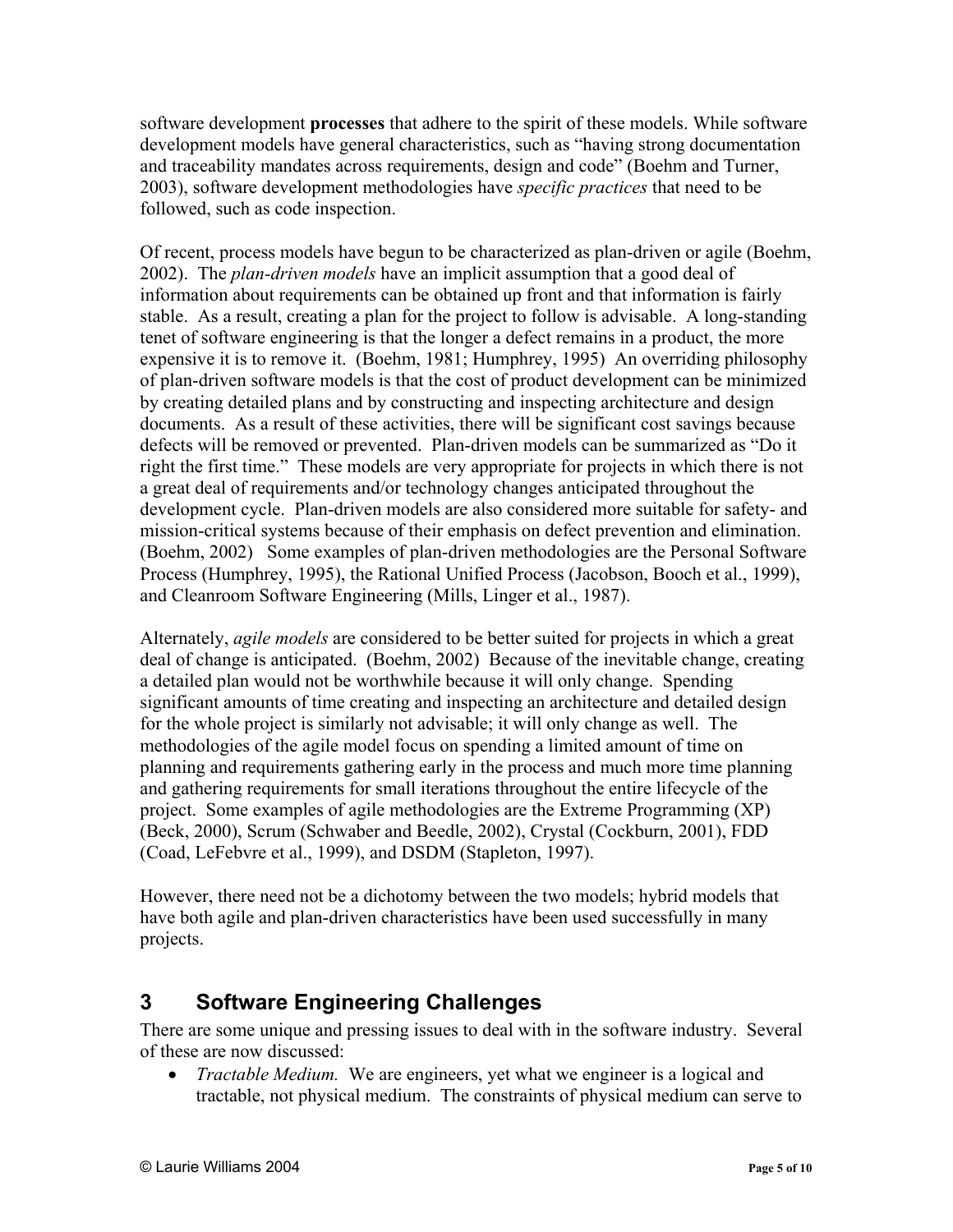simplify alternatives. For example, in a house design you can't put a kitchen and a bathroom in the same place; batteries have standard voltages. Frederick Brooks, notable software engineer and author of the legendary book *The Mythical Man Month*, expresses an analogy,

*The programmer, like the poet, works only slightly removed from pure thought-stuff. He builds his castles in the air, from air, creating by exertion of the imagination.* (Brooks, 1995)

This tractability has its own pros and cons. On the positive side, as programmers we have the ultimate creative environment. We can create grandiose programs chock full of beautiful algorithms and impressive user interfaces. And we can completely change this functionality or the look of the interface in mere seconds and have a new creation! Conversely, because we are only dealing with "thoughtstuff," our profession has a limited scientific and/or mathematical basis. In other fields, the scientific and mathematic basis of physical, intractable mediums constrain the solution to a problem -- only certain materials can withstand the weight of a car, only certain paints can take the intensity of the UV rays on the top of a mountain, etc. With software, the sky's the limit!

Quite often programmers are also asked to fix hardware product problems because people think that it is cheaper to fix the problems in the (tractable) software than it is to re-design and re-manufacture physical parts. This presents software engineers with the need to design and coding changes, often at the last minute.

The software industry has been trying to formulate a sort of scientific/mathematical basis for itself. Formal notations have been proposed to specify a program; mathematical proofs have been defined using these formal notations. The software community is also establishing analysis and design patterns. (Gamma, 1995; Fowler, 1997) These patterns are general solutions to recurring analysis and design problems; the patterns are proposed, proven and documented by experts in the field. Engineers can become familiar with these general solutions and learn to apply them appropriately in the systems and programs under development.

• *Changing requirements*. Adapting for hardware changes is only one source of requirements churn for software engineers. Unfortunately, requirements changes come from many sources. It is often very hard for customers to express exactly what they want in a product (software is only thought-stuff for them too!). They often don't know what they want until they see *some* of what they've asked for. Requirements analysts may not understand the product domain as completely as they need to early in the product lifecycle. As a result, the analysts might not know the right questions to ask the customer to elicit all their requirements. Lastly, the product domain can be constantly changing during the course of a product development cycle. New technology becomes available. Competitors release new products that have features that weren't thought of. Innovators think of wonderful new ideas that will make the product more competitive.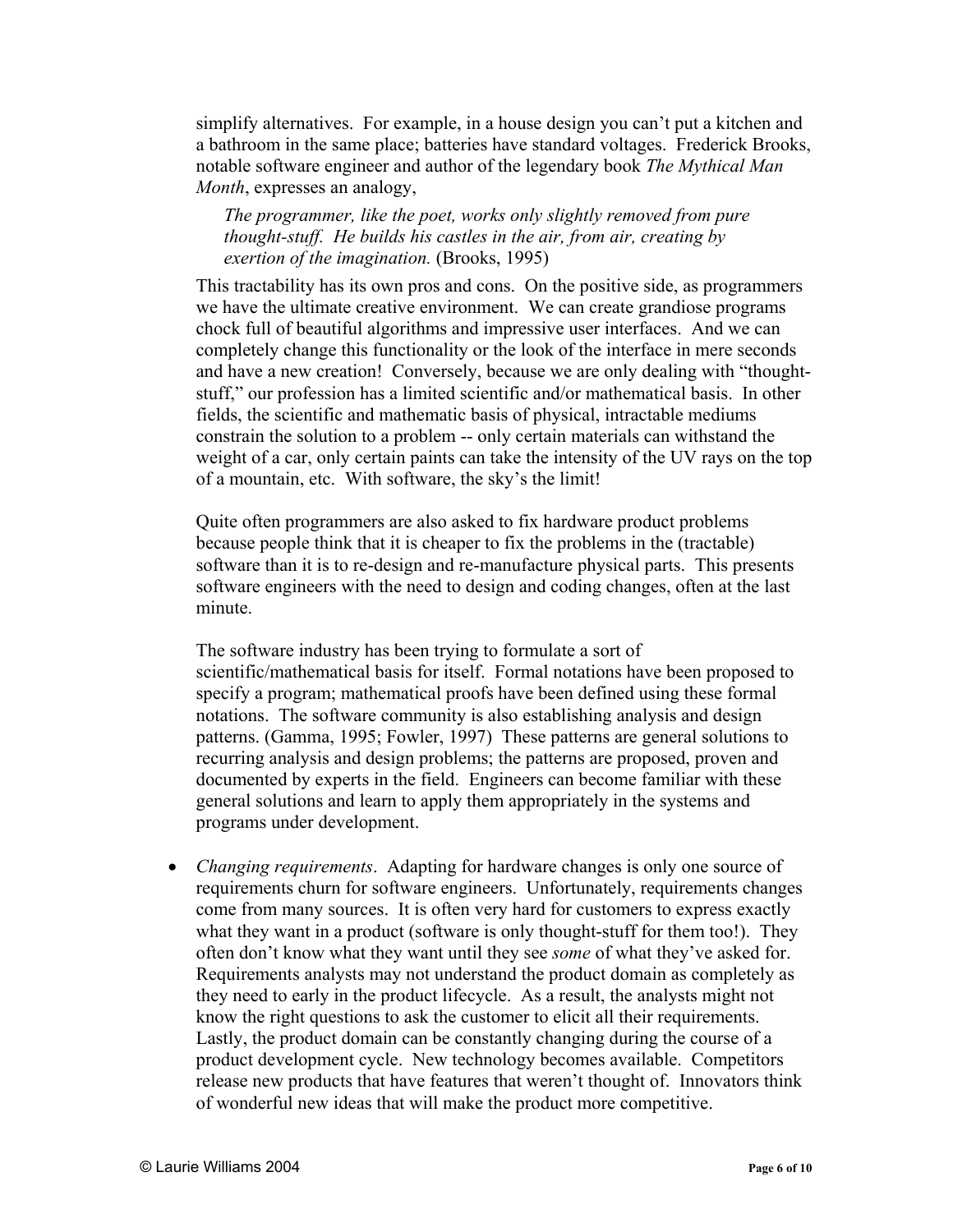- *Schedule Optimism*. Software engineers are an optimistic crew. In most organizations, it is the software engineers who estimate how long it will take to develop a product. No matter how many times we've taken longer than we thought in the past, we still believe "Next time, things will go more smoothly. We know so much more now." As a result, we often end up committing to a date we have no business committing to, giving the software industry a "never on time" reputation.
- *Schedule Pressure*. We often make these aggressive commitments because of the intensity of the people asking us for commitment. It seems that every product is late before it's even started, every feature is critical or the business will fold. Products need to be created and updated at a constant, rapid pace lest competitors take over the business.

## **4. Summary**

There are some keys ideas to remember as you begin your study of software engineering. These ideas are summarized in Table 1.

| Computer science is concerned with getting the computer to do what you want it   |
|----------------------------------------------------------------------------------|
| to do, as efficiently as possible.                                               |
| Software engineers use their computer science skills to create products of       |
| practical use and economic value. Software engineers are ethically responsible   |
| for the correctness, suitability, and safety of their projects. When possible,   |
| software engineers apply scientific and mathematical knowledge to their work.    |
| A software development process is a process by which user needs are translated   |
| into a software product. Software development processes are comprised of         |
| specific software development practices.                                         |
| A software process model is a generalized abstraction of a family of software    |
| development processes.                                                           |
| Plan-driven processes are best for projects with a low degree of change or those |
| with critical safety and security needs.                                         |
| Software engineering is especially challenging because software is a tractable   |
| medium, requirements often change, and competitive pressures cause schedule      |
| pressure.                                                                        |

|  |  | Table 1: Key Ideas for Software Engineering |  |  |
|--|--|---------------------------------------------|--|--|
|  |  |                                             |  |  |

### **Glossary of Chapter Terms**

| Word          | Definition                                                                                                                | Source |
|---------------|---------------------------------------------------------------------------------------------------------------------------|--------|
| best practice | a software development practice that, through experience<br>and research, has proven to reliably lead to a desired result |        |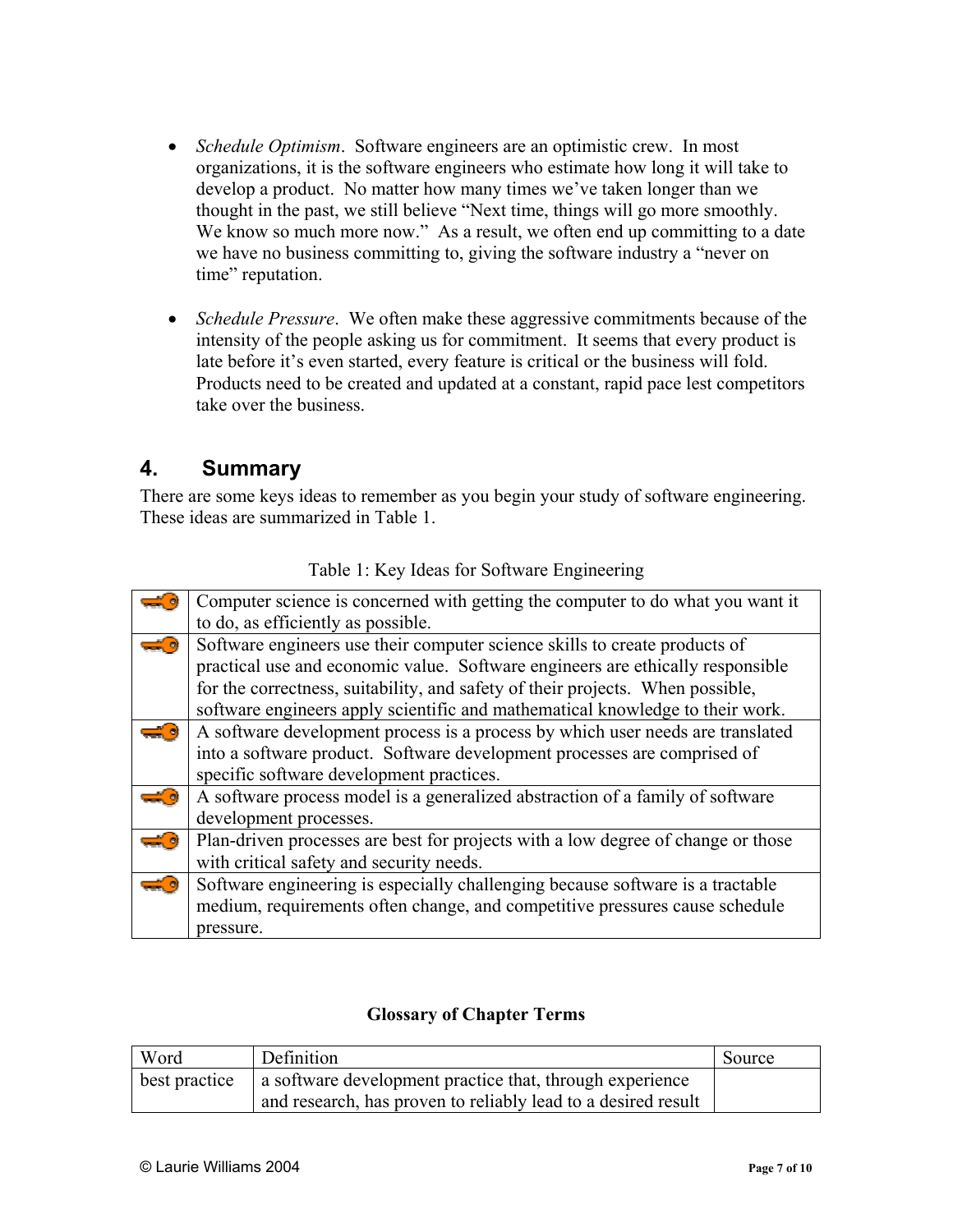|                                                       | and is considered to be prudent and advisable to do in a<br>variety of contexts                                                                                                                                                                                                                                                                                                                                                                                                                                                                                                                         |                  |
|-------------------------------------------------------|---------------------------------------------------------------------------------------------------------------------------------------------------------------------------------------------------------------------------------------------------------------------------------------------------------------------------------------------------------------------------------------------------------------------------------------------------------------------------------------------------------------------------------------------------------------------------------------------------------|------------------|
| computer<br>science                                   | A discipline that involves the understanding and design of<br>computers and computational processes. In its most<br>general form it is concerned with the understanding of<br>information transfer and transformation. Particular interest<br>is placed on making processes efficient and endowing<br>them with some form of intelligence                                                                                                                                                                                                                                                               | (CSAB,<br>1997)  |
| engineering                                           | the systematic and regular application of scientific and<br>mathematical knowledge to the design, construction, and<br>operation of machines, systems, and so on of practical use<br>and, hence, of economic value. Particular characteristic of<br>engineers is that they take seriously their responsibility for<br>correctness, suitability, and safety of the results of their<br>efforts. In this regard they consider themselves to be<br>responsible to their customer (including their employers<br>where relevant), to the users of their machines and<br>systems, and to the public at large. | (Baber,<br>1997) |
| Software<br>development<br>practice (or<br>technique) | a disciplined, uniform approach to the software<br>development process                                                                                                                                                                                                                                                                                                                                                                                                                                                                                                                                  | (IEEE,<br>1990)  |
| Software<br>development<br>process (or<br>methodology | The process by which user needs are translated into a<br>software product. The process involves translating user<br>needs into software requirements, transforming the<br>software requirements into design, implementing the<br>design in code, testing the code, and sometimes installing<br>and checking out the software for operational use. Note:<br>these activities might overlap or be performed iteratively.                                                                                                                                                                                  | (IEEE,<br>1990)  |
| Software<br>process<br>model                          | simplified, abstracted description of a software<br>development process                                                                                                                                                                                                                                                                                                                                                                                                                                                                                                                                 |                  |
| software<br>engineering                               | the application of a systematic, disciplined, quantifiable<br>approach to the development, operation, and maintenance<br>of software; that is, the application of engineering to<br>software                                                                                                                                                                                                                                                                                                                                                                                                            | (IEEE,<br>1990)  |

#### **References**

- ACM/IEEE-CS Joint Task Force on Software Engineering, "Software Engineering Code of Ethics and Professional Practice."
- Baber, R. L. (1997). "Comparison of Electrical "Engineering" of Heaviside's Times and Software "Engineering" of our Times." IEEE Annals of the History of Computing **19**(4): 5-17.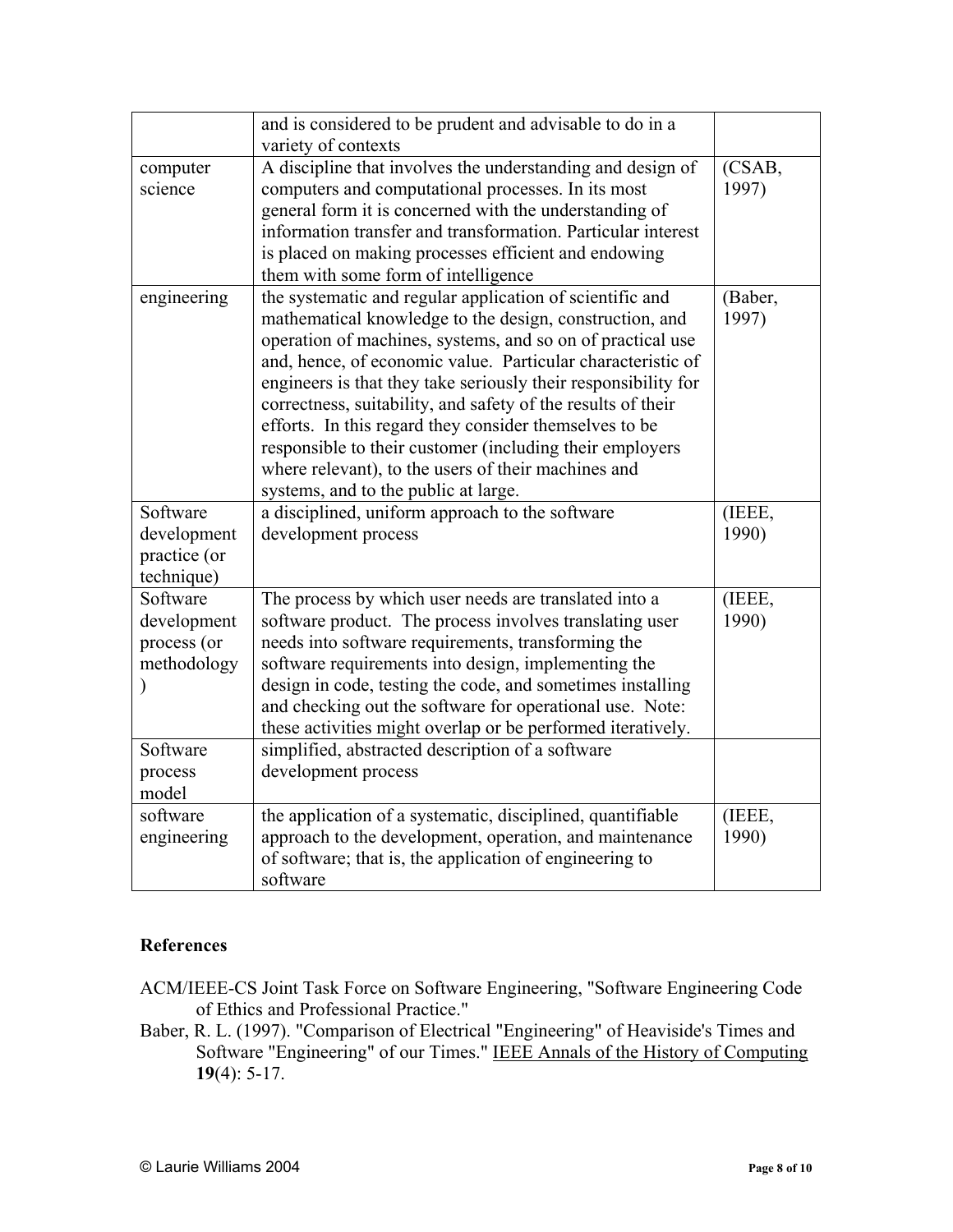- Beck, K. (2000). Extreme Programming Explained: Embrace Change. Reading, Massachusetts, Addison-Wesley.
- Boehm, B. (2002). "Get Ready for Agile Methods, with Care." IEEE Computer **35**(1): 64-69.
- Boehm, B. (May 1988). "A Spiral Model for Software Development and Enhancement." Computer **21**(5): 61-72.
- Boehm, B. and R. Turner (2003). Balancing Agility and Discipline: A Guide for the Perplexed. Boston, MA, Addison Wesley.
- Boehm, B. W. (1981). Software Engineering Economics. Englewood Cliffs, NJ, Prentice-Hall, Inc.
- Brooks, F. P. (1995). The Mythical Man-Month, Anniversary Edition, Addison-Wesley Publishing Company.
- Coad, P., E. LeFebvre, et al. (1999). Java Modeling in Color with UML, Prentice Hall.
- Cockburn, A. (2001). Agile Software Development. Reading, Massachusetts, Addison Wesley Longman.
- CSAB (1997). "Defining the Computing Sciences Professions." http://www.csab.org/comp\_sci\_profession.html.
- Fowler, M. (1997). Analysis Patterns: Reusable Object Models. Menlo Park, CA, Addison Wesley Longman, Inc.
- Gamma, E. H., Richard; Johnson, Ralph; and Vlissides, John (1995). Design Patterns: Elements of Reusable Object-Oriented Software. Reading, Massachusetts, Addison-Wesley Publishing Company.
- Gibbs, W. W. (1994). Software's Chronic Crisis. Scientific American**:** 86-95.
- Humphrey, W. S. (1995). A Discipline for Software Engineering. Reading, MA, Addison Wesley.
- IEEE (1990). IEEE Standard 610.12-1990, IEEE Standard Glossary of Software Engineering Terminology.
- Jacobson, I., G. Booch, et al. (1999). The Unified Software Development Process. Reading, Massachusetts, Addison-Wesley.
- Mills, H. D., R. C. Linger, et al. (1987). "Box Structured Information Systems." IBM Systems Journal **26**(4): 395-413.
- Pfleeger, S. L. (1998). Software Engineering: Theory and Practice. Upper Saddle River, NJ, Prentice Hall.
- Schwaber, K. and M. Beedle (2002). Agile Software Development with SCRUM, Prentice-Hall.
- Stapleton, J. (1997). DSDM: The Method in Practice, Addison Wesley Longman.

### **Chapter Questions**

- 1. Describe the difference between a software process and a software process model.
- 2. What are the challenges of today's SE? How do software engineers respond to these challenges?
- 3. Software requirements change is inevitable. However, the requirements of some software are not so volatile. Give three examples of such software. What are the characteristics of this kind of software?